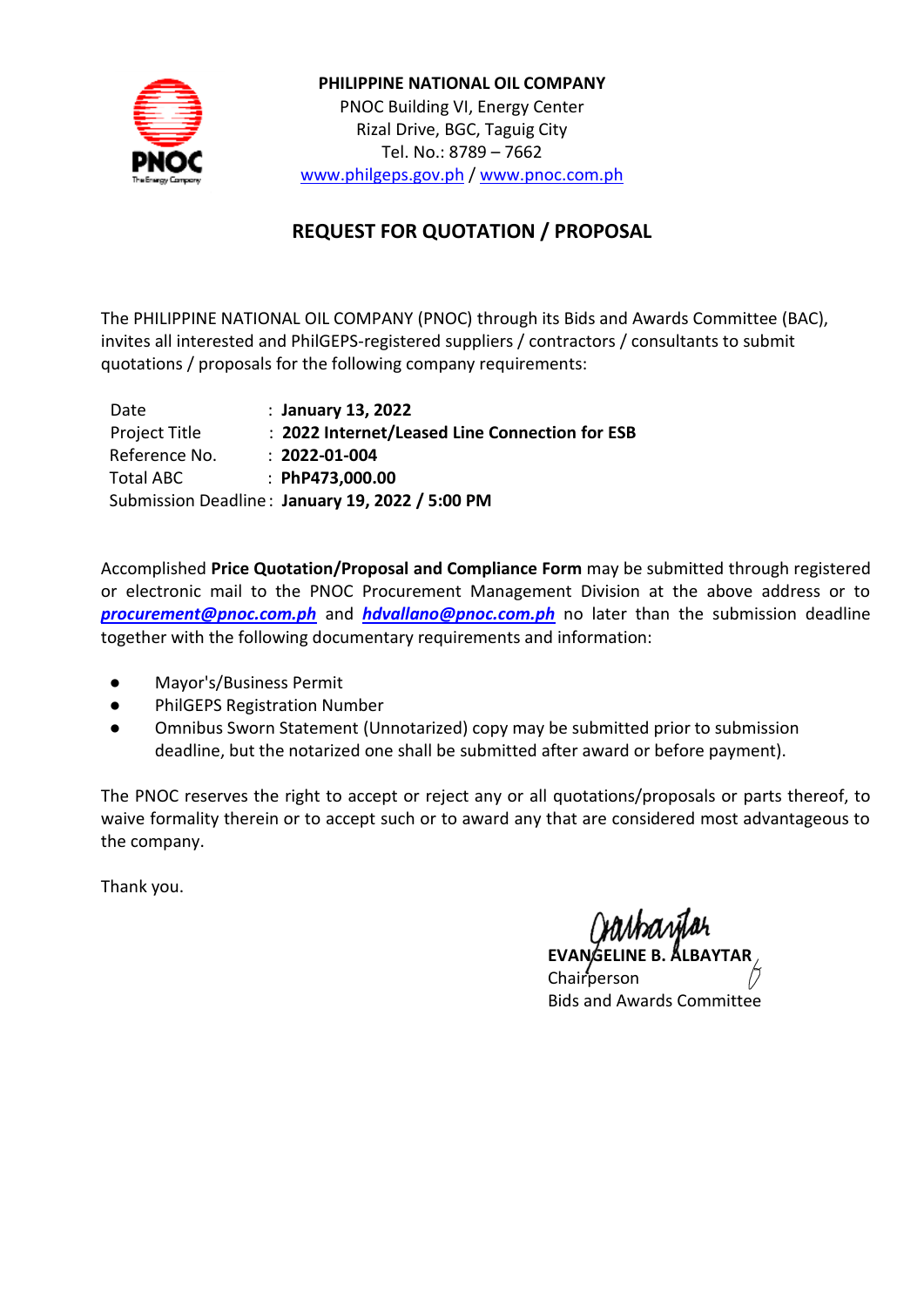# **PRICE QUOTATION / PROPOSAL AND COMPLIANCE FORM**

## **Terms of Reference**

## **2022 Energy Supply Base Internet/Leased Line Connection**

## **Mainaga, Mabini Batangas**

#### **TABLES OF CONTENTS**

| L.   |    |                                                |
|------|----|------------------------------------------------|
| П.   |    |                                                |
| III. |    |                                                |
|      | Α. |                                                |
|      | В. |                                                |
| IV.  |    | <b>PROJECT GUIDELINES AND SPECIFICATIONS 7</b> |
|      | А. |                                                |
|      | В. |                                                |
| V.   |    |                                                |
| VI.  |    |                                                |
| VII. |    |                                                |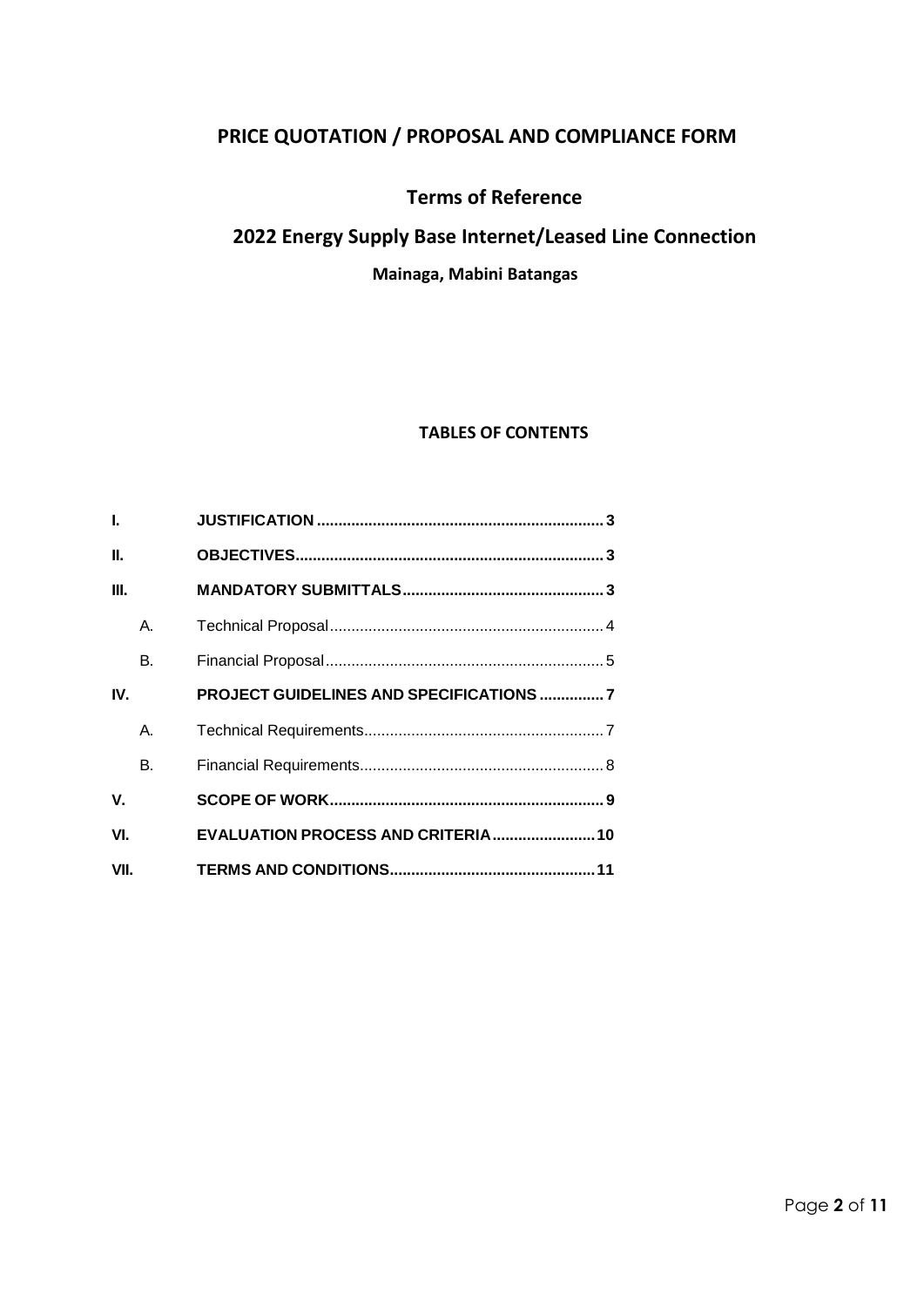#### <span id="page-2-0"></span>**I. JUSTIFICATION**

The Internet connection is an essential tool for the company's business operation.

#### <span id="page-2-1"></span>**II. OBJECTIVES**

This Terms of Reference (TOR) aimsto achieve the following:

- A. Provide the terms and conditions for the bidding contractors
- B. Set guidelines on the financial and technical aspects of the project

#### <span id="page-2-2"></span>**III. MANDATORYSUBMITTALS**

Bidders are expected to submit the following documents:

- 1. Technical Proposal which includes:
	- A. Company Information
	- B. Technical Specifications
	- C. 30 Mbps Dedicated Internet
	- D. 99% Service Availability
	- E. Detailed Work Plan
	- F. 24/7 Customer Support
	- G. Monitoring Tool
	- H. Business Continuity Plan
- 2. Financial Proposal for the 30 Mbps or better dedicated internet connection

where the total budget for the project is fixed at PhP473, 000 for eleven (11)

months, from February 1, 2022 to December 31, 2022.

3. Copies of Client Satisfactory Certificates from at least two 2) clients each for the

last two (2) years for similar contracts. Similar contract refers to the minimum

bandwidth service specified in this project.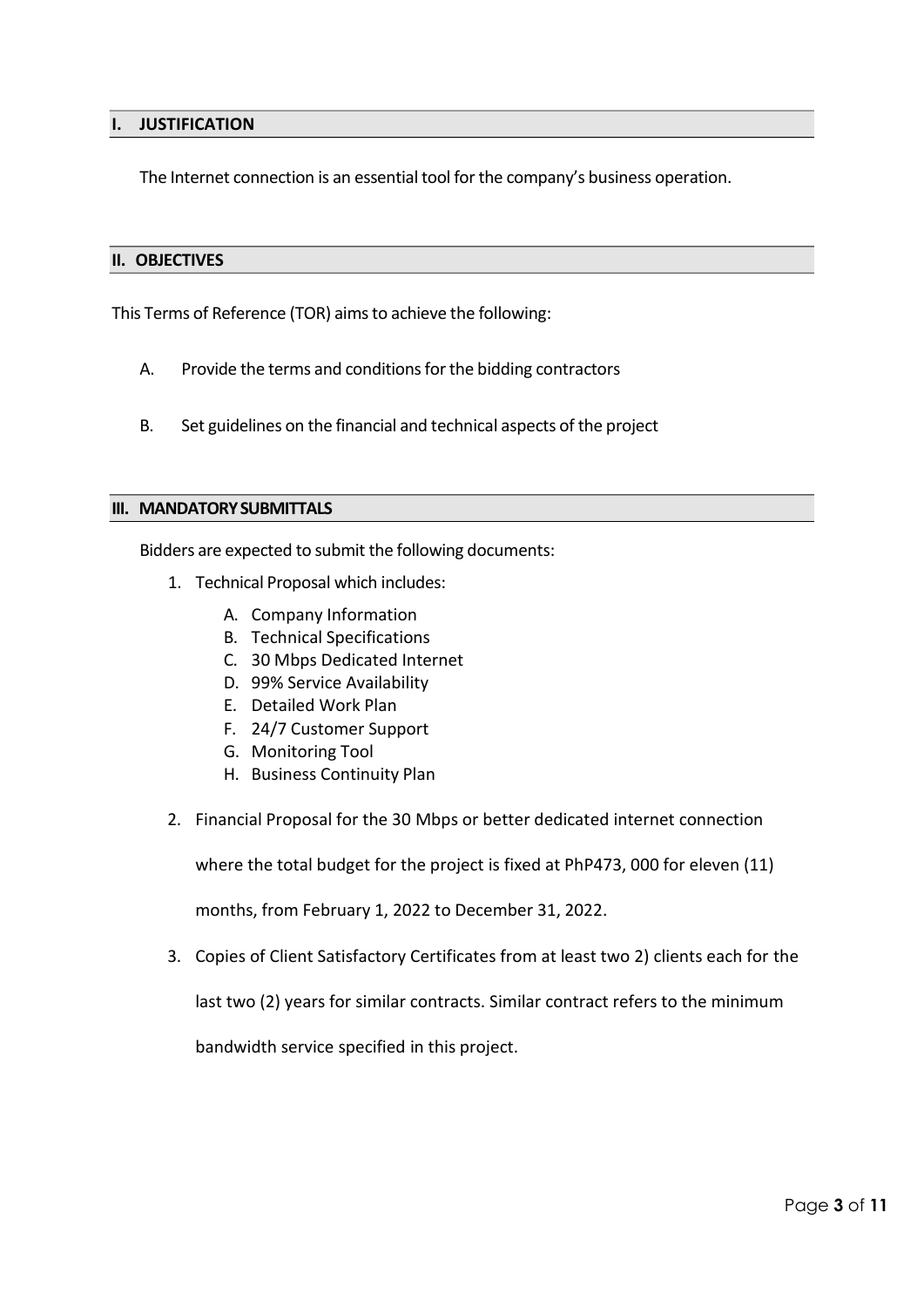#### <span id="page-3-0"></span>**A. Technical Proposal**

It is significant that the Internet Service Provider (ISP) of the proposed system solution has necessary experience and resources required to support PNOC's current and future communications needs. The ISP is expected to submit a proposal which includes the following:

- 1. Company Information
	- a. Brief overview of the company, including products and services offered, as well as a summary of company history describing how long it has been providing telecommunication solutions and its capability to configure, install, and support the proposed telecommunications solution, as well as its capacity to deliver maintenance services and technical support.
	- b. Briefly describe local and remote technical support facilities in system administration, monitoring, operations, repair and maintenance, including the number of support personnel and training and dispatch methods and technician support tools.
	- c. Should submit copies of Client Satisfactory Certificatesfrom at least two (2) clients each for the last two (2) years for similar contracts. Similar contract refers to the minimum bandwidth service specified in this project.
- 2. Technical Specifications

Each proponent should submit a Technical Proposal for a Dedicated Leased Line Internet Bandwidth of 30 Mbps or better. Furthermore, each bidder should adhere to the technical requirements stated in part IV.A of this TOR. Only bidders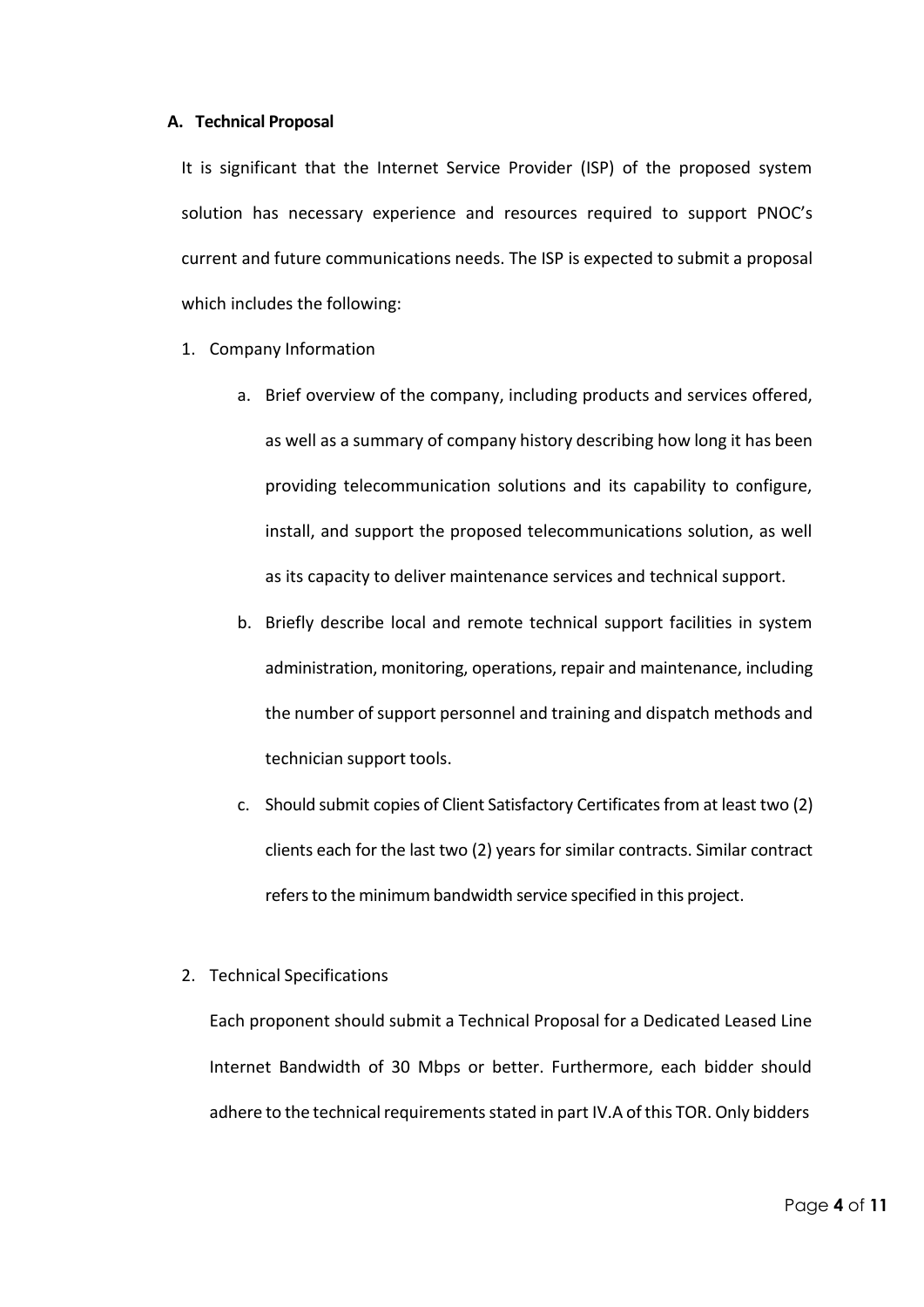who meet the technical requirements shall be considered in the evaluation of financial proposal. In brief, the following are the technical requirements:

- a. 30 Mbps Dedicated Internet or better with guaranteed bandwidth of at least 95% of subscribed bandwidth
- b. The Internet connection must have a Committed Information Rate (CIR) Ratio of 1:1 with at least 99.5% uptime service availability and both the download stream and upload stream is the same as specified at all times.
- c. Provide and activate at least eight (8) public Internet Protocol (IP) addresses, grouped within the same subnet, for PNOC's public servers and other Internet device/hardware.\
- d. ISP must submit detailed work plan specifying installation design, detailed activities with timeline, connectivity diagram from end user premise up to the last mile in the event that they do not have an existing facility within the area.
- e. 24/7 Customer/Technical Support
- f. Provide Monitoring Tool available online that would show historical and real-time performance of the Internet service i.e. Multi Router Traffic Grapher (MRTG).
- g. Make available a Business Continuity Plan (BCP).

#### <span id="page-4-0"></span>**B. Financial Proposal**

The Financial Proposal shall be for the 30 Mbps or better dedicated internet connection. It should be noted though that the total budget for the project is fixed at PhP473, 000 for eleven (11) months, from February 1, 2022 to December 31, 2022,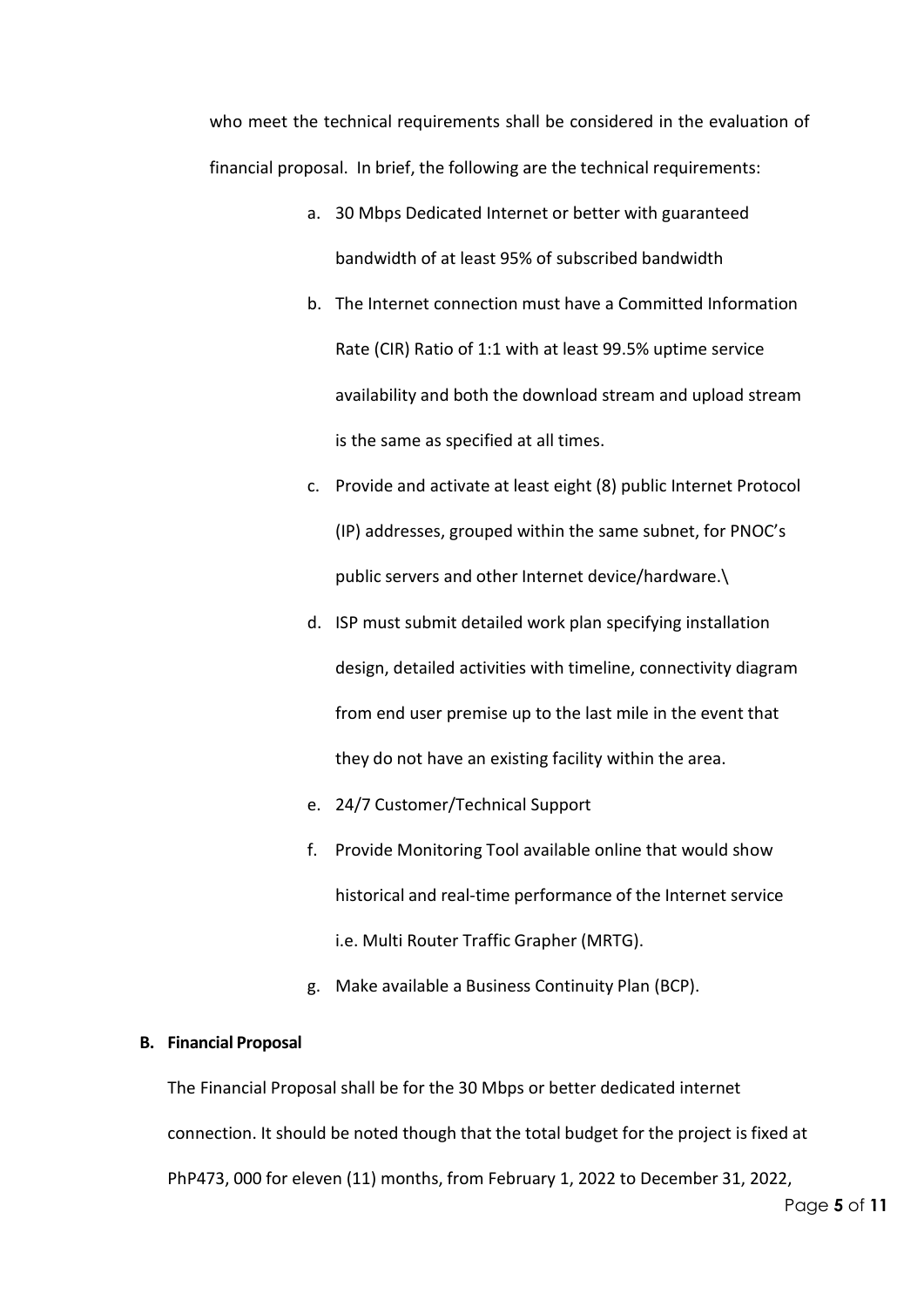so that a bidder's proposal, to be considered, should not exceed PhP473,000, inclusive of all costs, expenses, taxes, and charges. The proposals should explain thoroughly and clearly the details of the bid pertaining to the following:

- 1. Price for 30 Mbps internet connection;
- 2. Installation and reconfiguration costs, equipment costs, maintenance costs, training costs, if any; and
- 3. All other costs, expenses and charges entailed in executing the project

The Financial Requirements detailed in part IV.B of this document shall be strictly observed.

## <span id="page-5-0"></span>IV. PROJECT GUIDELINES AND SPECIFICATIONS

Bidders are expected to submit a complete proposal that shall be in accordance with the detailed technical requirements. If the proposed bid does not comply with the specifications as written, the bidder shall attach to the proposal a complete detailed itemization and explanation for each and every deviation or variation from these specifications. Absence of any such itemization and explanation shall be understood to mean that the bidder failed to meet all details of these specifications.

Winning bidders delivering products or services pursuant to these specifications shall guarantee that they the meetspecifications asset forth herein. If it isfound that products or services delivered do not meet requirements of the specifications, the bidder concerned will be disqualified.

## <span id="page-5-1"></span>**A. Technical Requirements**

The following are the technical specifications for the Internet leased line connection:

1. 30Mbps or better Dedicated Internet Connection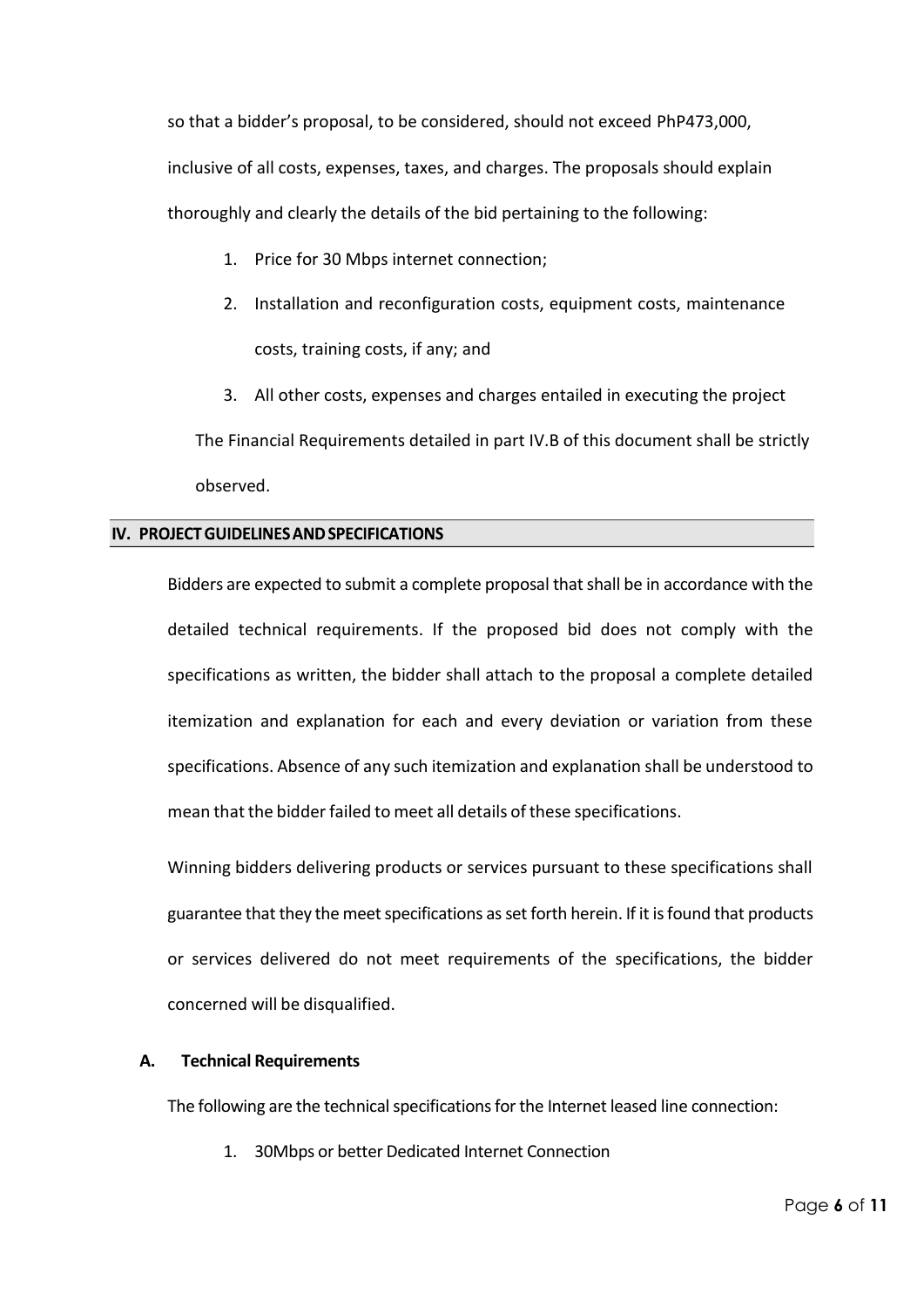- 2. The Internet connection must have a Committed Information Rate (CIR) Ratio of 1:1 with at least 99% or better uptime service availability and both the download stream and upload stream is the same as specified at all times.
- 3. ISP must submit detailed work plan specifying installation design, detailed activities with timeline, connectivity diagram from end user premise up to the last mile in the event that they do not have an existing facility within the area.
- 4. Provide 24/7 customer support
- 5. Provide monitoring tool which should be available online that would show historical and real-time performance of the Internet service i.e. Multi Router Traffic Grapher (MRTG).
- 6. Submit a Business Continuity Plan (BCP).
- 7. Provide as an optional requirement, a lightning protection unit / lightning arrester since the building is prone to lightning events due to high moisture saturation.

## <span id="page-6-0"></span>**B. Financial Requirements**

The subsequent specifications should be strictly considered for the financial aspect of

the project:

- 1. Cost for the installation and maintenance services of the proposed project;
- 2. Cost for civil works and additional wiring should also be detailed in the proposal;
- 3. Installation, civil works, reconfiguration costs and any additional equipment

should be shouldered by the winning bidder;

## <span id="page-6-1"></span>**V. SCOPEOFWORK**

A. Pre-Installation

Provide detailed work plan with timeline specifying installation design, detailed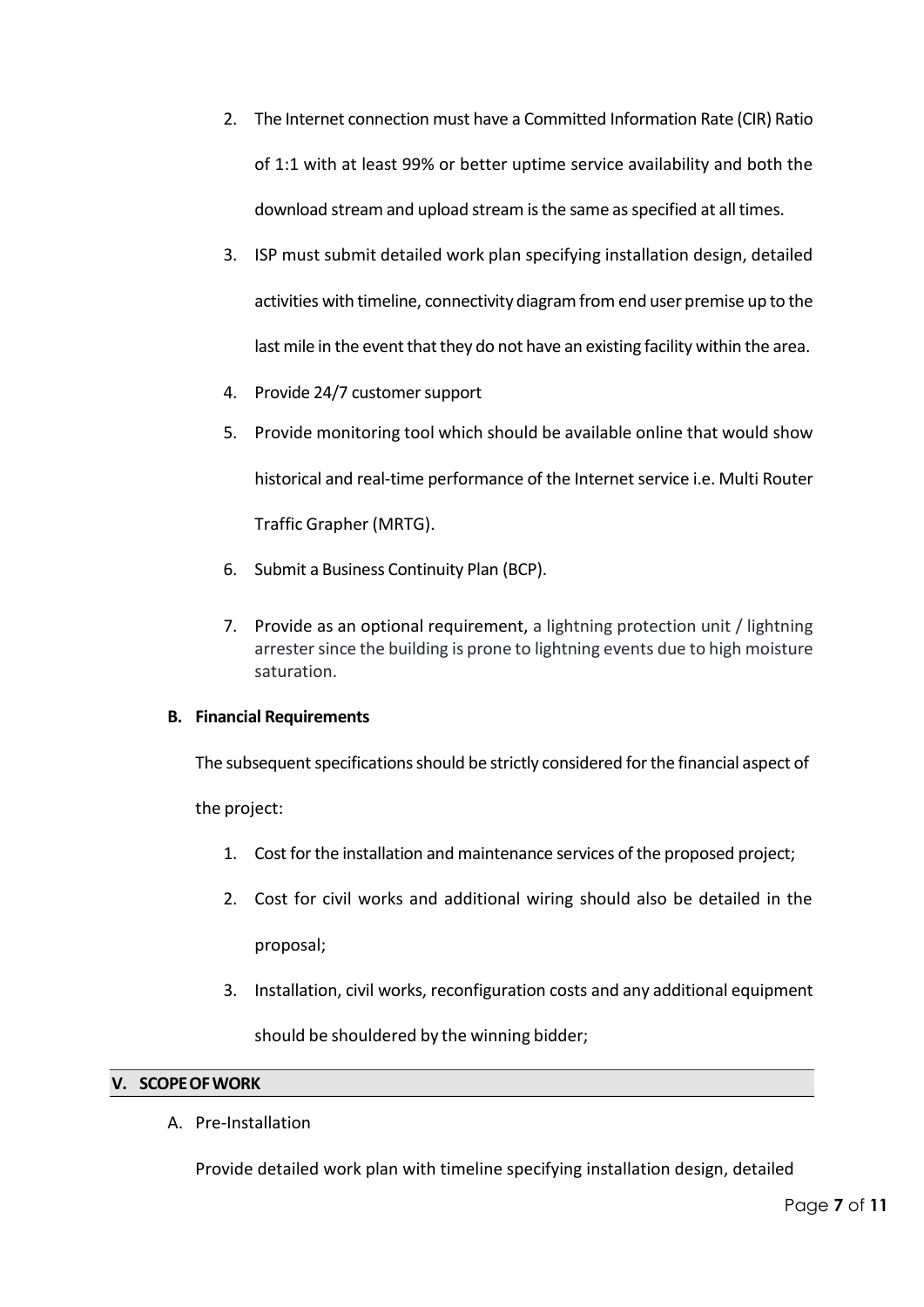activities, and network diagram showing connectivity.

B. Actual Installation and Configuration

Internet Access Service

- 1. Install, configure, and provide a guaranteed 30 Mbps or better bandwidth data line for internet access, to include the mounting and configuration of communication devices and other network devices to connect and enable the data link.
- 2. Subject the connection to a 24-hour Bit Error Rate (BER) test and submit to the MIS unit/Division for approval before proceeding with the installation.
- 3. Maintain a 24-hour fault management call center for trouble calls;
- 4. Provide tools/utilities to monitor bandwidth utilization;
- 5. Provide detailed report on every internet access related incident (downtime, slow/intermittent connection, etc.)
- 6. Single point of contact for sales, billing and support concerns;
- 7. All other activities and provision of required equipment that may be identified during the provision of internet service.
- 8. Provide all significant settings and configurations of devices.
- C. Business Continuity Plan in the event of a disaster

Mitigation controls or action plan in the event that the IPs or block suffers a Distributed Denial of Service (DDoS) attack, accidentally tagged as SPAM hosts and have been blacklisted.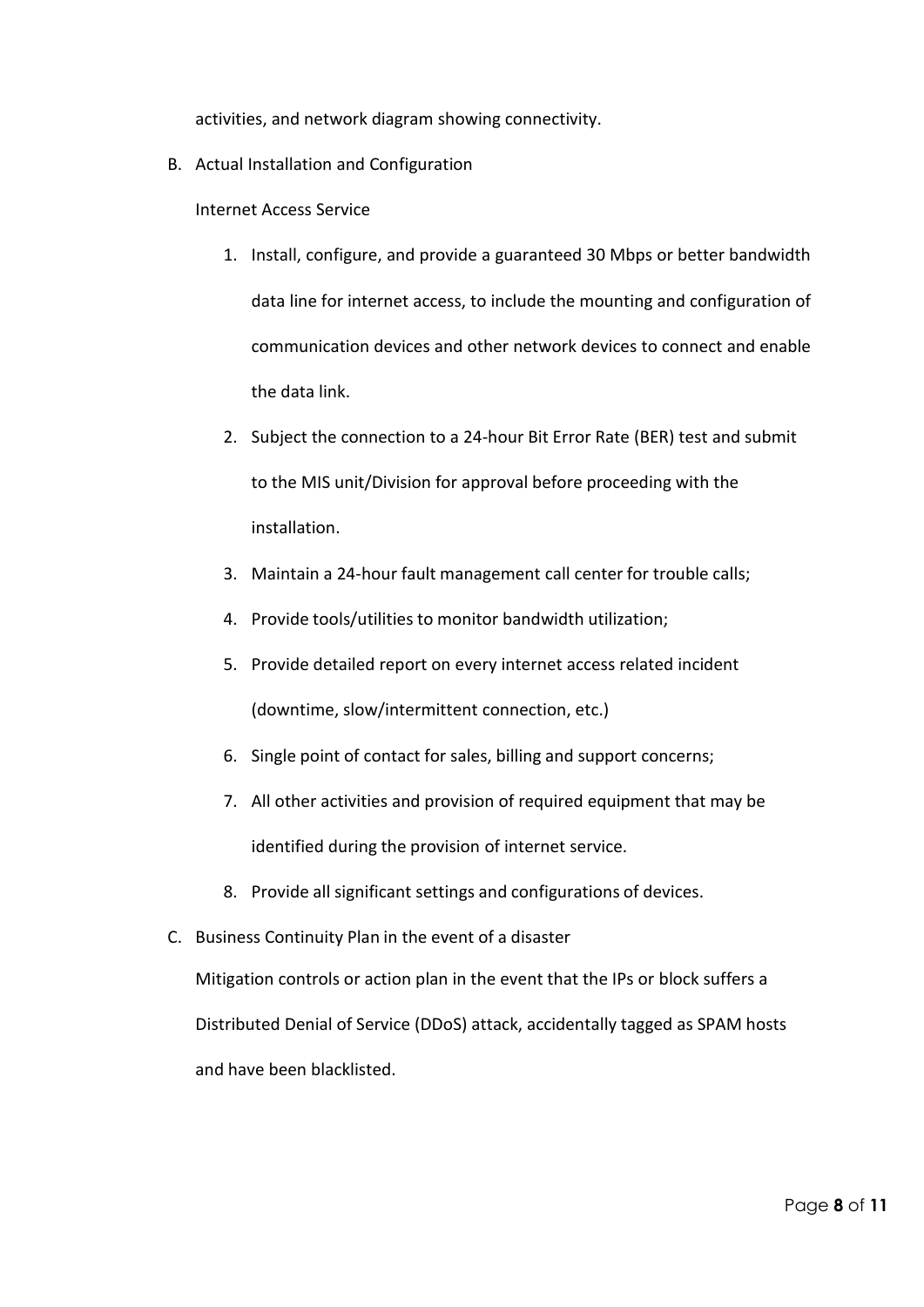#### <span id="page-8-0"></span>**VI. EVALUATIONPROCESSANDCRITERIA**

- A. The bidding shall follow the procedures prescribed in the Revised Implementing Rules and Regulations (RIRR) of R.A. 9184, otherwise known as the Government Procurement Reform Act, which took effect 2 September 2009.
- B. The Technical Proposals will be evaluated by the PNOC Bids and Awards Committee, according to the technical requirements stated in part IV.A.
- C. The ISP of the proposed system solution should have sufficient experience and resources required to support PNOC's current and future communications needs. The ISP must provide the following information:
	- a. Must be an ISP/Telco Company that has its own core data network running over its own domestic fiber optic backbone network.
	- b. Must have the capacity and ability to provide maintenance services and technical support.
	- c. Should submit copies of Client Satisfactory Certificates from at least two (2) clients each for the last two (2) years for similar contracts. Similar contract refers to the minimum bandwidth service specified in this project.

## <span id="page-8-1"></span>**VII. TERMS AND CONDITIONS**

- A. The Agreement shall take effect beginning the first monthly bill and may be terminated by either or both parties as provided therein subject to thirty (30) days' prior notification to the party concerned.
- B. The Agreement shall be for a period of ELEVEN (11) MONTHS and can be renewed at PNOC's option, subject to evaluation of performance and compliance with the policies of PNOC.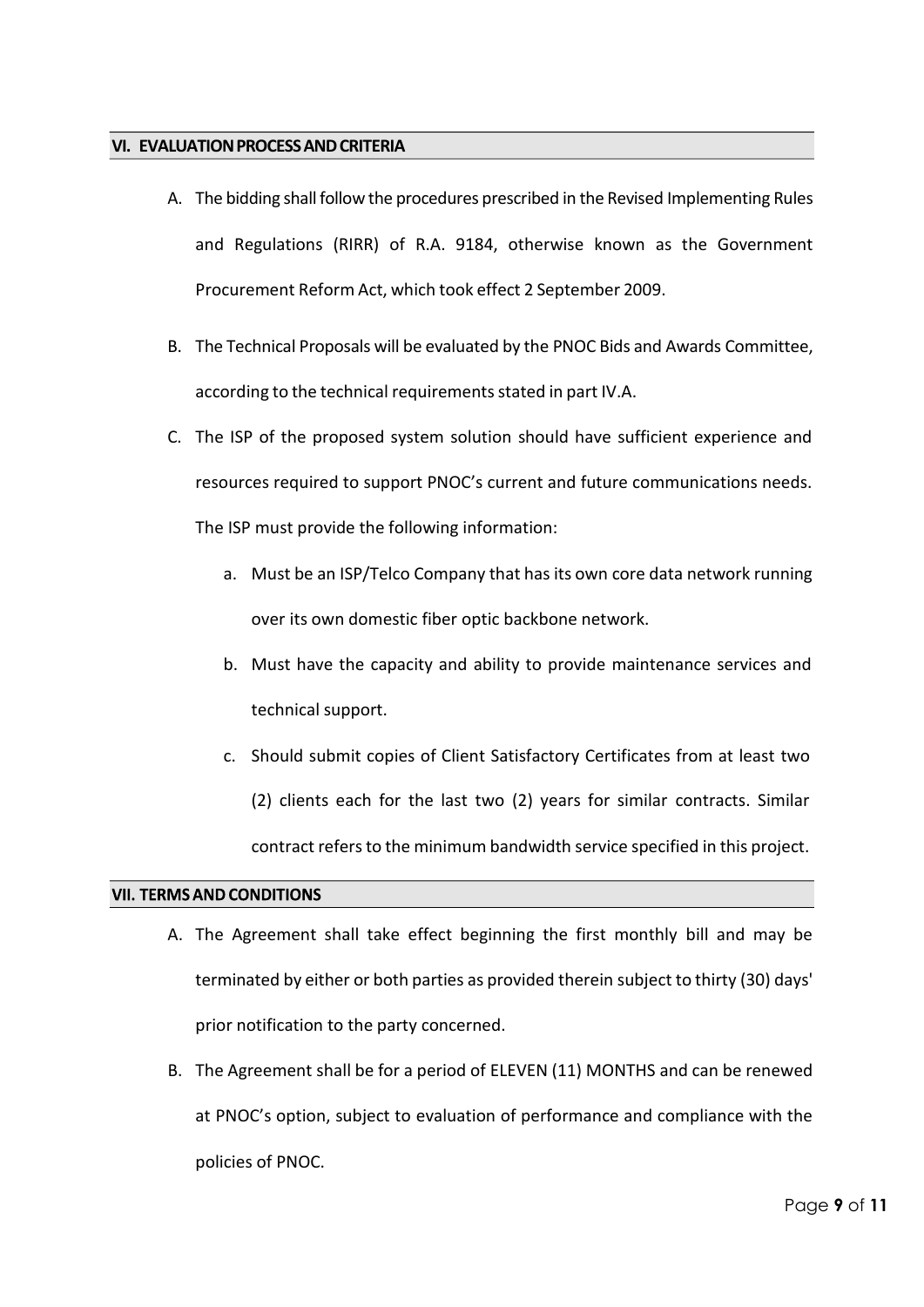- C. The ISP shall secure all required permits and approvals. However, PNOC shall extend its assistance and will provide full support.
- D. The ISP shall complete the installation of facilities within thirty (30) days from signing of the Agreement.
- E. The ISP shall provide a 24/7 customer and technical support.
- F. The ISP shall provide a free usage and statistic online monitoring tool.
- G. The ISP shall provide PNOC incident reports for Internet outages.
- H. Either party may terminate the Agreement for the other party's breach or noncompliance of obligation by serving the latter a formal written notice thirty (30) days prior to the effective date of termination.
- I. The ISP shall abide by all the applicable safety procedures, policies and standards of PNOC when performing repairs, maintenance and/or installation(s) of equipment within the premises of work. Failure of the ISP to adhere to relevant safety practices shall result in stoppage of work. The ISP shall make the necessary correction(s) of the unsafe acts/practices to the satisfaction of PNOC before the work can be resumed.
- J. Should PNOC wish to upgrade or downgrade its connectivity to a higher or lower bandwidth, or lease additional capacities, the terms and conditions of the Agreement shall apply, provided that both parties have agreed in writing to the applicable charges for the upgraded or downgraded capacity, and provided further that applicable procurement rules and regulations are followed.
- K. The ISP of the proposed system solution should have sufficient experience and resources required to support PNOC's current and future communications needs.